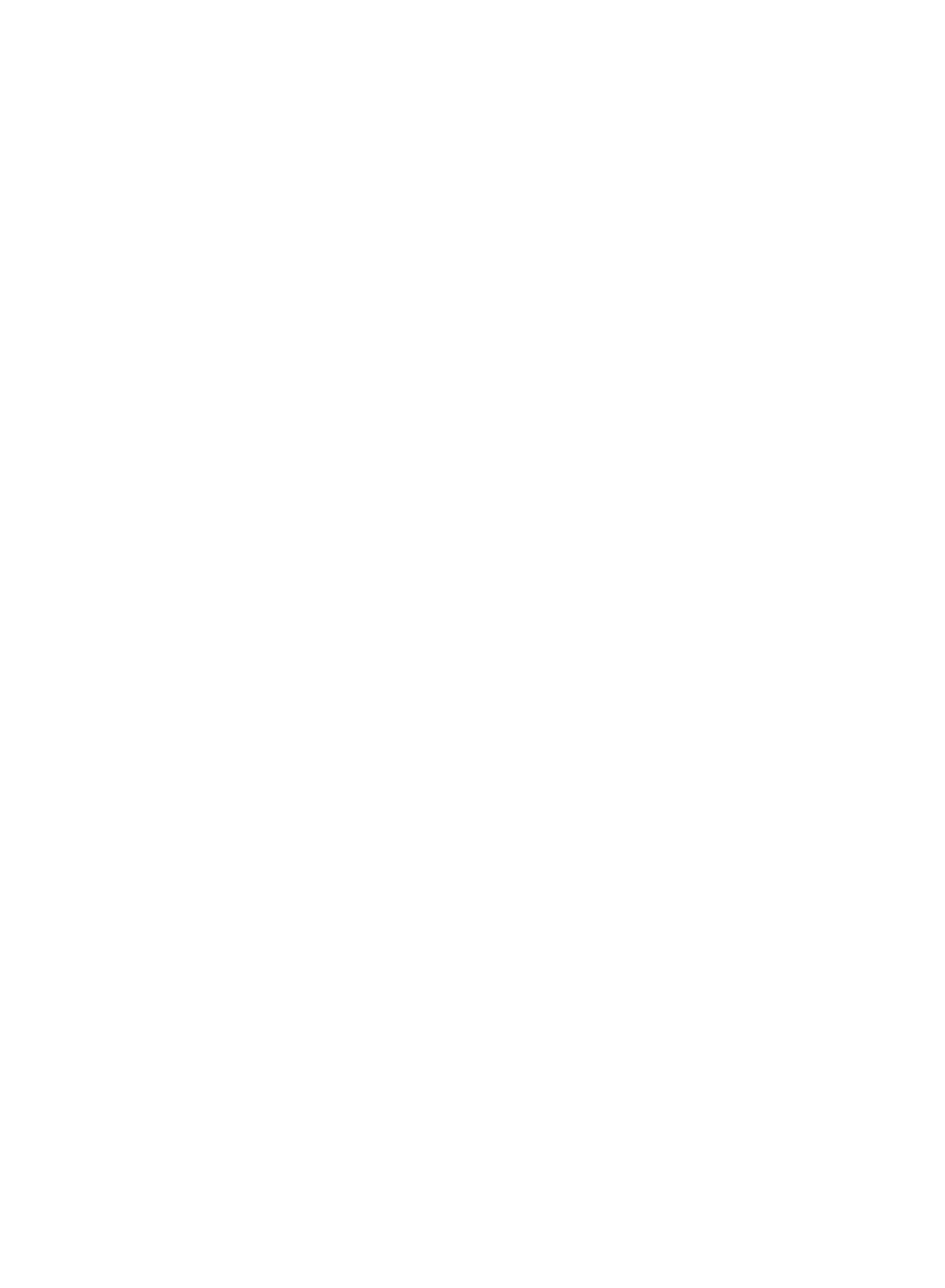### TABLE OF CONTENTS

# FUTURE POWER-GENERATOR METHODS

| 719002 | A New View of Solar Energy, Peter E. Glaser                                 | $\mathbf{1}$    |
|--------|-----------------------------------------------------------------------------|-----------------|
| 719004 | Transportation of Energy by Microwave Beam,                                 |                 |
|        |                                                                             | 5               |
| 719005 | Large Terrestrial Solar Arrays, Jack E. Rink and                            |                 |
|        |                                                                             | 15 <sub>1</sub> |
| 719006 | Hydrogen--A Clean Fuel for Urban Areas, W. E. Winsche,                      |                 |
|        | T. V. Sheehan, and K. C. Hoffman                                            | 23              |
| 719007 | On the Use of Nuclear Reactors as Thermal Radiation                         |                 |
|        |                                                                             | 29              |
|        |                                                                             |                 |
|        | ADVANCED AUTOMOTIVE ENGINE EMISSIONS                                        |                 |
| 719008 | Performance and Emission Characteristics Using Blends                       |                 |
|        | of Methanol and Dissociated Methanol as an Automotive                       |                 |
|        | Fuel, R. K. Pefley, M. A. Saad, M. A. Sweeney, and                          |                 |
|        |                                                                             | 36              |
| 719009 | Emission and Performance Characteristics of an Air-                         |                 |
|        | Breathing Hydrogen-Fueled Internal Combustion Engine,                       |                 |
|        | R. G. Murray and R. J. Schoeppel $\dots\dots\dots\dots\dots\dots\dots\dots$ | 47              |
| 719010 | One-Dimensional Analysis of Combustion in a Spark-Ignition                  |                 |
|        | Engine, W. A. Sirignano                                                     | 52              |
| 719011 | The Role of Combustion Product Quenching in the Divided                     |                 |
|        | Chamber Engine, I. A. El-Messiri and H. K. Newhall                          | 63              |
| 719012 | The Automotive Gas Turbine and Nitric Oxide Emis-                           |                 |
|        | sions, Thomas Mikus and John B. Heywood                                     | 70              |
|        |                                                                             |                 |

### ELECTRIC VEHICLE SYSTEMS

 $\mathbf{r}$ 

| 719013 | Lithium/Sulfur Batteries for Electric Vehicle Propulsion, |     |
|--------|-----------------------------------------------------------|-----|
|        | M. L. Kyle, H. Shimotake, R. K. Steunenberg,              |     |
|        | F. J. Martino, R. Rubischko, and E. J. Cairns             | 80  |
| 719014 | An Experimental Vehicular Zinc-Air Battery with Re-       |     |
|        | placeable Anodes, Romeo R. Witherspoon, Edward J.         |     |
|        | Zeitner, and Harold A. Schulte                            | 96  |
| 719015 | City Car with $H_0$ -Air Fuel Cell/Lead Battery (One Year |     |
|        | Operating Experiences), K. V. Kordesch                    | 103 |
| 719016 | The Development of High Performance Electric Vehicles     |     |
|        | and Support Systems, W. Goldman                           | 112 |
| 719018 | The Linear Synchronous Motor and High Speed Ground        |     |
|        | Transport, James R. Powell and Gordon T. Danby            | 118 |
| 719019 | New Developments in Very High Speed Electrical Alter-     |     |
|        |                                                           | 132 |
| 719020 | Fabrication and Initial Testing of an Experimental Zinc-  |     |
|        | Oxygen Battery for Electric Vehicles, G. Caprioglio       |     |
|        |                                                           | 140 |
|        |                                                           |     |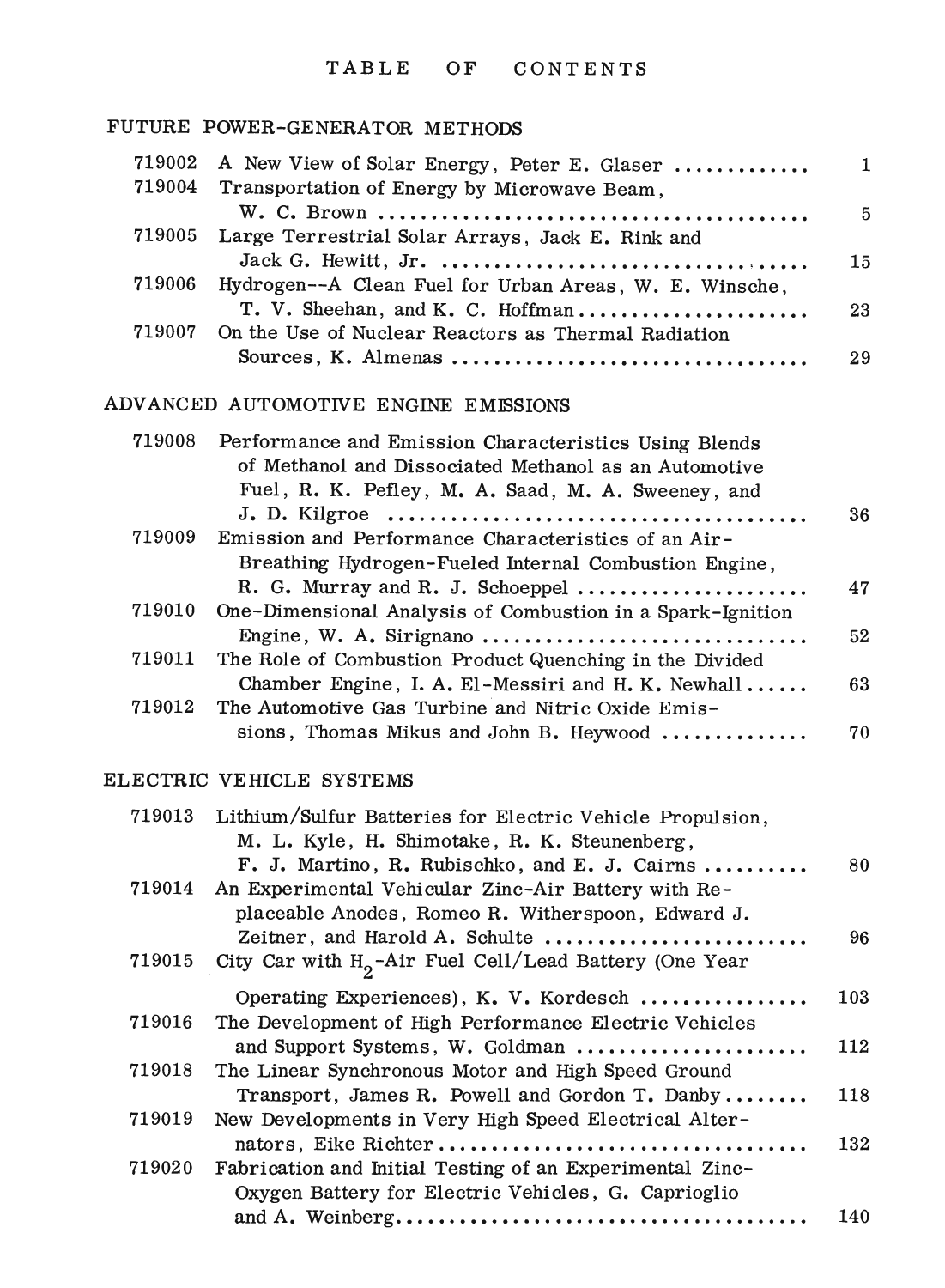| 719021           | Power System Components for Battery Electric Vehicles,                                                                                                                                           | 147        |
|------------------|--------------------------------------------------------------------------------------------------------------------------------------------------------------------------------------------------|------------|
|                  | POWER FOR MANNED SPACE FLIGHT                                                                                                                                                                    |            |
| 719022<br>719023 | Advance Deployable Solar Cell Battery Power System Devel-<br>opment, C. H. Shinbrot and A. D. Tonelli<br>Skylab Electrical Power System, Charles Graff and Roy                                   | 152        |
| 719024           | Battery and Third Electrode Performance Characteristics                                                                                                                                          | 163        |
|                  | for Varying Charge and Discharge Rates, S. D.<br>Breeskin and A. D. Taylor                                                                                                                       | 181        |
| 719025<br>719027 | Battery Cell with Third Electrode Performance Test Re-<br>Status of the 2- to 15 kW Brayton Power System and Po-                                                                                 | 188        |
| 719028           | tential Gains from Component Improvements, John L.<br>Klann and William T. Wintucky<br>Automated Endurance Testing of a Brayton Power Conver-<br>sion System, R. A. Edkin, R. P. Macosko, and R. | 195        |
| 719029           | Performance of a Brayton-Cycle Power Conversion System<br>Using a Helium-Xenon Gas Mixture, Alfred S. Valerino                                                                                   | 202        |
| 719030           | Post Test Inspection of Three Brayton Rotating Units,                                                                                                                                            | 211<br>220 |
| 719031           | Experimental Evaluation of the Electrical Subsystem of the<br>2-to-15 kW Brayton Power Conversion System, R. R.                                                                                  |            |
| 719032           | Secunde, J. E. Vrancik, and A. C. Spagnuolo<br>Motor Starting Techniques for the 2-to-15 kW Brayton<br>Space Power System, L. J. Gilbert, J. S. Curreri,                                         | 229        |
|                  |                                                                                                                                                                                                  | 239        |
|                  | ENERGY CONVERSION SYSTEMS FOR MEDICAL APPLICATIONS                                                                                                                                               |            |
| 719034           | Review of Thermoelectric Conversion in Micro/Milliwatt<br>Power Range for Bio-Medical Applications, Valvo Raag                                                                                   | 245        |
| 719036           | An Implantable Fuel Cell to Power an Artificial Heart,<br>J. Giner, G. L. Holleck, N. Turchan, and R. Fragala                                                                                    | 256        |
| 719037           | Status of Piezoelectric Conversion for Heart Assist<br>Devices, Roger S. Powell                                                                                                                  | 267        |
| 719038           | An Implantable Nuclear Powered Phrenic Nerve Simulator<br>(Diaphragm Stimulator), T. F. Hursen, S. A. Kolenik,                                                                                   |            |
|                  | W. Johnson, S. Furman, and B. Parker                                                                                                                                                             | 272        |

THERMAL POWER SYSTEMS FOR ARTIFICIAL HEART APPLICATIONS

|  | 719039 A Nuclear Powered Vapor Cycle Heart Assist System, |     |
|--|-----------------------------------------------------------|-----|
|  | F. N. Huffman, S. J. Coleman, W. J. Bornhorst,            |     |
|  |                                                           | 277 |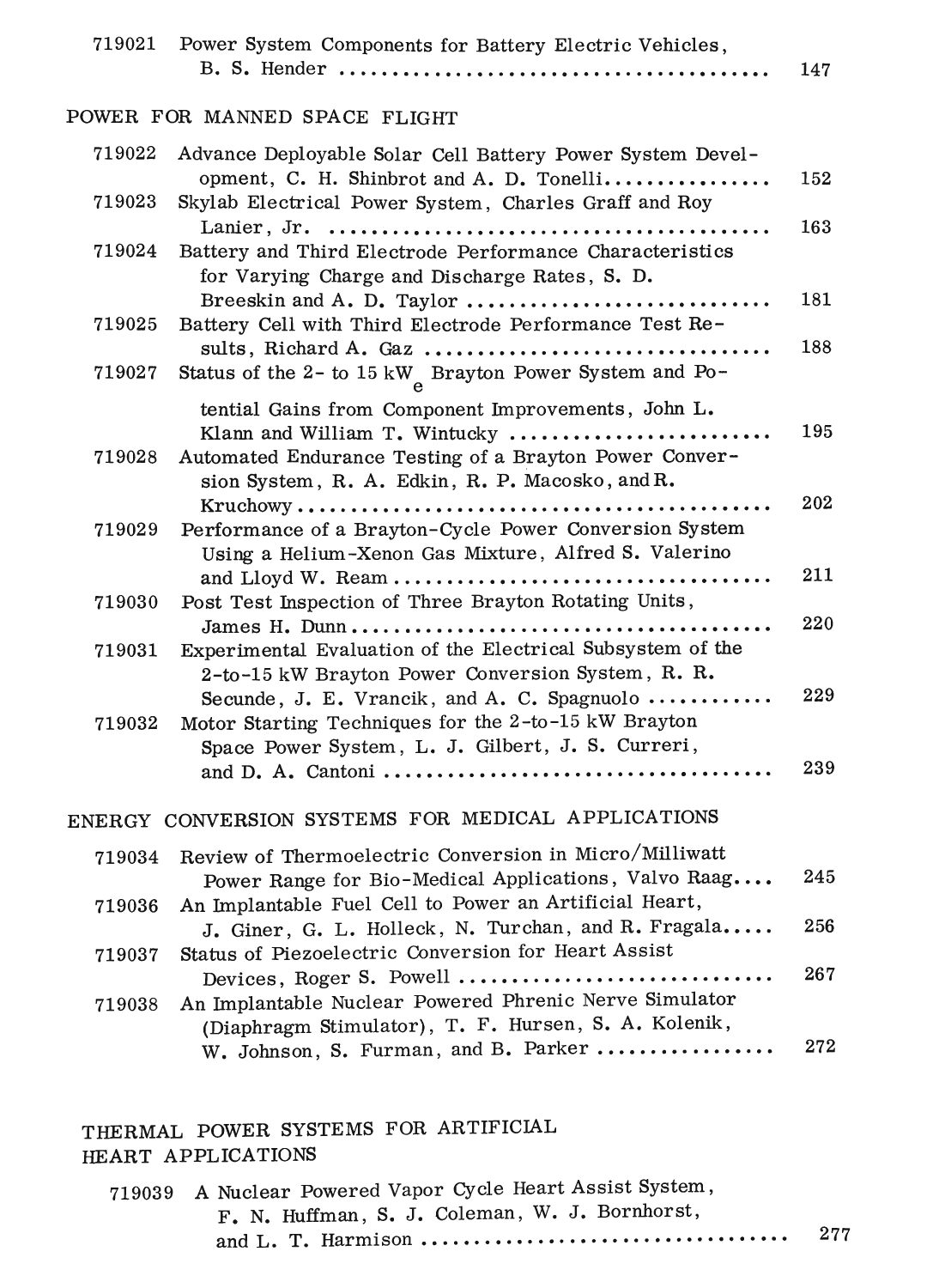| 719040           | Development of a Stirling Engine Power Source for Arti-<br>ficial Heart Applications: A Program Review, P. Riggle,<br>J. E. Noble, S. G. Emigh, W. R. Martini, and L. T.                                                      |                   |
|------------------|-------------------------------------------------------------------------------------------------------------------------------------------------------------------------------------------------------------------------------|-------------------|
| 719042           | Preliminary Developments of an Implanted Rankine Steam<br>Conversion System for Circulatory Support, David L.                                                                                                                 | 288               |
| 719043           | Purdy and McClellan G. Blair<br>Bypass Gas Actuated Thermocompressor as an Implant-<br>able Artificial Heart Power Source, B. M. Gibson,<br>C. J. Hornbeck, R. C. Longworth, and L. T. Harmison                               | 299<br>310        |
|                  | ADVANCED AUTOMOTIVE ENGINES                                                                                                                                                                                                   |                   |
| 719046           | Hydrogen and Oxygen Combustion for Pollution Free Opera-<br>tion of Existing Standard Automotive Engines, Patrick<br>Underwood and Paul Dieges                                                                                | 317               |
|                  | BIOLOGICAL AND ECOLOGICAL EFFECTS OF EMISSIONS                                                                                                                                                                                |                   |
| 719047           | Effects of Combustion Pollutants on Plants and Ecology,                                                                                                                                                                       |                   |
| 719048           | The Toxicologic Implications of Changing Energy Sources,                                                                                                                                                                      | 323               |
| 719049           | Health Research and Environmental Control, Vaun A.                                                                                                                                                                            | 329               |
| 719050           | A Benefit-Cost Analysis of Air Pollution Abatement,                                                                                                                                                                           | 334               |
|                  |                                                                                                                                                                                                                               | 337               |
|                  | ADVANCES IN COMPRESSION IGNITION ENGINES                                                                                                                                                                                      |                   |
| 719051           | A New Concept for Reduced Fuel Consumption in Internal<br>Combustion Engines, Jack I. Hope and Robert D.                                                                                                                      |                   |
| 719052<br>719053 | Variable Compression Ratio Diesel Engine, S. G. Timoney<br>Models of Combustion and Nitrogen Oxide Formation in<br>Direct and Indirect Injection Compression-Ignition En-<br>gines, E. K. Bastress, K. M. Chng, and D. M. Dix | 346<br>356<br>364 |
|                  | POWER FOR MANNED SPACE FLIGHT                                                                                                                                                                                                 |                   |
| 719054           | Design Point Characteristics of a 15-to-80 kW Nuclear-                                                                                                                                                                        |                   |
| 719055           | Reactor Brayton-Cycle Power System, Paul T. Kerwin<br>Predicted Performance of a 15-80 kW <sub>a</sub> Reactor Brayton                                                                                                        | 376               |
| 719056           | Power System over a Range of Operating Conditions,<br>D. C. Guentert and R. L. Johnsen<br>Experimental Windage Studies for High-Speed Alternators,                                                                            | 382               |
| 719057           | S. H. Gorland and E. E. Kempke, Jr.<br>Improved Parasitic Speed Controllers for Space Power Sys-                                                                                                                              | 387               |
| 719058           | tems, H. L. Wimmer and B. D. Ingle<br>Design and Preliminary Testing of a Brayton Space Radi-<br>ator Concept, T. J. Miller, J. P. Couch, and G. M.                                                                           | 394               |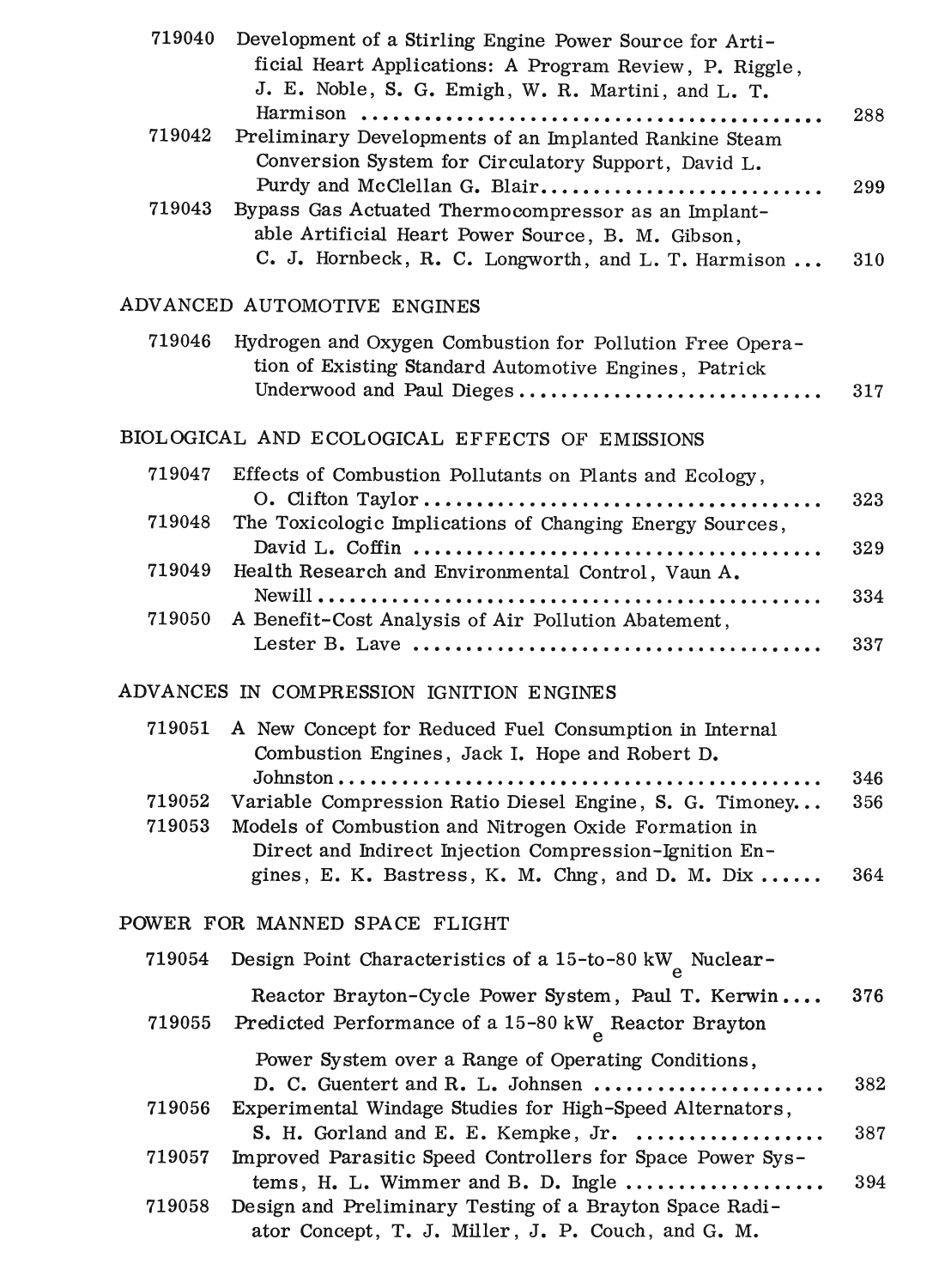|        |                                                          | 403 |
|--------|----------------------------------------------------------|-----|
| 719059 | Potassium Testing of Condensate Removal Devices for      |     |
|        | Rankine Space Power Turbines, R. J. Rossbach and         |     |
|        |                                                          | 409 |
| 719060 | Reactor Power System Application to the Earth Orbital    |     |
|        | Space Station, R. E. McGrath and J. V. Coggi             | 422 |
| 719061 | Nuclear Safety Considerations for Manned Space Flight,   |     |
|        | E. E. Gerrels and W. H. Stafford                         | 433 |
| 719062 | Nuclear Reactor Disposal Considerations for Manned       |     |
|        | Space Vehicles, A. Caruvana and R. E. Killen             | 442 |
| 719063 | An Isotope-Brayton Modular Power System for the Space    |     |
|        | Station, L. H. McCarty                                   | 452 |
| 719064 | Component and Overall Performance of an Advanced Rankine |     |
|        | Cycle Test Rig, J. A. Bond and M. U. Gutstein            | 464 |
| 719065 | Heat-Pipe Cooled Reactor and Heat Exchanger for Brayton- |     |
|        | Cycle Power Systems, T. G. Frank, G. M. Grover,          |     |
|        | R. C. Anderson, C. D. Sutherland, and E. O. Swickard     | 472 |

# RTG FOR ADVANCED MISSIONS

| 719067 | Review of Long Life Performance of Lead Telluride and     |     |
|--------|-----------------------------------------------------------|-----|
|        | Silicon Germanium RTG Technologies, Richard S.            |     |
|        |                                                           | 478 |
| 719068 | Study of the Utilization of the Multi-Hundred Watt Radio- |     |
|        | isotope Thermoelectric Generator for Jet Propulsion       |     |
|        | Laboratory Outer Planet Missions, W. D. Leonard and       |     |
|        |                                                           | 483 |
| 719069 | Multihundred Watt Radioisotope Thermoelectric Gener-      |     |
|        | ator (MHW-RTG), A. A. Pitrolo, R. B. Morrow,              |     |
|        |                                                           | 492 |
| 719070 | Performance Testing and Evaluation of a High Tempera-     |     |
|        | ture Silicon Germanium Thermoelectric Generator,          |     |
|        | G. Stapfer and V. Truscello                               | 512 |
|        |                                                           |     |

# UNDERWATER POWER SYSTEMS

| 719073 | A Liquid Reactant Fuel Cell Power System Design for Under- |     |
|--------|------------------------------------------------------------|-----|
|        | water Applications, D. R. Gormley and J. H. Harrison       | 520 |
| 719074 | A Review of Cadmium-Mercuric Oxide Batteries for           |     |
|        | Underwater Applications, Robert G. Barnhart and            |     |
|        |                                                            | 529 |
| 719075 | A Self-Contained Primary Zinc Oxygen Battery for Oceano-   |     |
|        | graphic Applications, Robert J. McCormick                  | 536 |
| 719076 | Sea Water Battery Experiments, John P. Wagner              | 541 |
| 719078 | Operational Performance of SNAP-21 Thermoelectric          |     |
|        | Power Systems, R. L. Pannemann                             | 556 |
| 719079 | A Proposed Hydrogen-Oxygen Fueled Steam Cycle for the      |     |
|        | Propulsion of Deep Submersibles, Ronald M. Reese and       |     |
|        | A. Douglas Carmichael                                      | 563 |
| 719080 | Close Cycle Diesel Engines for Underwater Power,           |     |
|        |                                                            | 577 |
|        |                                                            |     |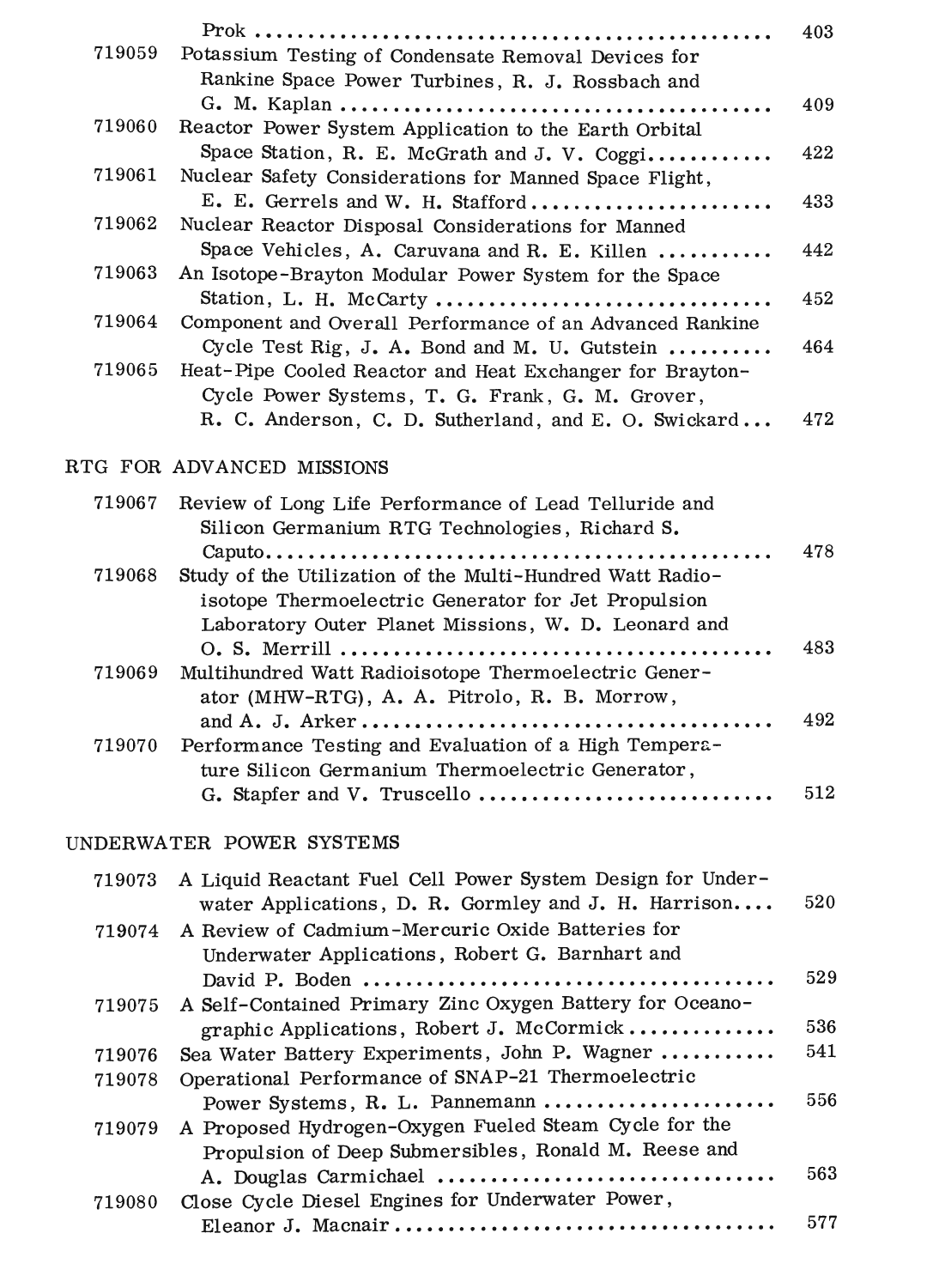| 719081 | Power Supply Requirements for National Data Buoys, James<br>F. Blose, Sidney W. Cox, and George L. Petrie      | 587 |
|--------|----------------------------------------------------------------------------------------------------------------|-----|
|        | METEOROLOGICAL EFFECTS OF EMISSIONS                                                                            |     |
| 719083 | Pollutant Emissions and Condensation/Precipitation Phe-<br>nomena, T. B. Smith and A. I. Weinstein             | 599 |
|        | NUCLEAR POWER SYSTEMS                                                                                          |     |
| 719084 | Design and Analysis of a Cascaded Thermoelectric Gener-                                                        |     |
| 719085 | Nonequilibrium MHD Generators in Nuclear Space Power                                                           | 611 |
|        | Systems, Myron A. Hoffman and Enzo Bertolini                                                                   | 621 |
| 719086 | A Study of the Multiple Skip Reentry Condition and Its Ef-<br>fect on the MHW-RTG Heat Source Design, James E. |     |
|        |                                                                                                                | 635 |
| 719087 | Radioisotope Thermoelectric Generator Optimization                                                             |     |
| 719088 | Technique, W. D. Leonard<br>Radioisotope Thermoelectric Generator Safety and Opera-                            | 649 |
|        | tions Considerations for Users of Large Nuclear Space                                                          |     |
| 719045 | Power Systems, William B. Weber<br>On the Use of Protective Gas Atmospheres in Silicon-                        | 656 |
|        | Germanium Thermoelectric Generators, F. de Winter                                                              | 663 |
|        |                                                                                                                |     |

# BATTERY DEVELOPMENTS

|        | 719089 The Storage and Discharge Characteristics of a Lithium |     |
|--------|---------------------------------------------------------------|-----|
|        | Solid State Battery System, C. C. Liang                       | 673 |
|        | 719090 A Test for Determining the State-of-Charge of Zinc-    |     |
|        | Mercuric Oxide Primary Batteries, Samuel C. Levy              | 677 |
| 719091 | Characteristics of a Tellurium-Lithium/Aluminum Bat-          |     |
|        | tery, J. E. Metcalfe, III, E. J. Chaney, and R. A.            |     |
|        |                                                               | 685 |
| 719092 | Space Technology Applicable to Hybrid Vehicle Batteries,      |     |
|        |                                                               | 690 |
|        |                                                               |     |

### THERMAL-POLLUTION EFFECTS

| 719094 | The Prediction of Temperature Profiles in Arbitrarily   |     |
|--------|---------------------------------------------------------|-----|
|        | Shaped Cooling Lakes by Finite Difference Techniques,   |     |
|        | Edwin F. Coxe and Alvon C. Elrod                        | 695 |
| 719095 | Thermal Water Multi-Use Demonstration, George Kligfield | 700 |
| 719097 | An Ecological-Engineering Study of an Agricultural or   |     |
|        | Silvacultural System Utilizing Heater Water from Power- |     |
|        | plants, Stuart D. Ludlam and Jon G. McGowan             | 711 |
| 719098 | Mixing Zones Below Thermal Power Plants, Frank L.       |     |
|        | Parker, Barry A. Benedict, and Edward M. Polk           | 722 |
| 719099 | Recent Developments in Thermal Waste Control, Frank H.  |     |
|        | Rainwater                                               | 728 |
|        |                                                         |     |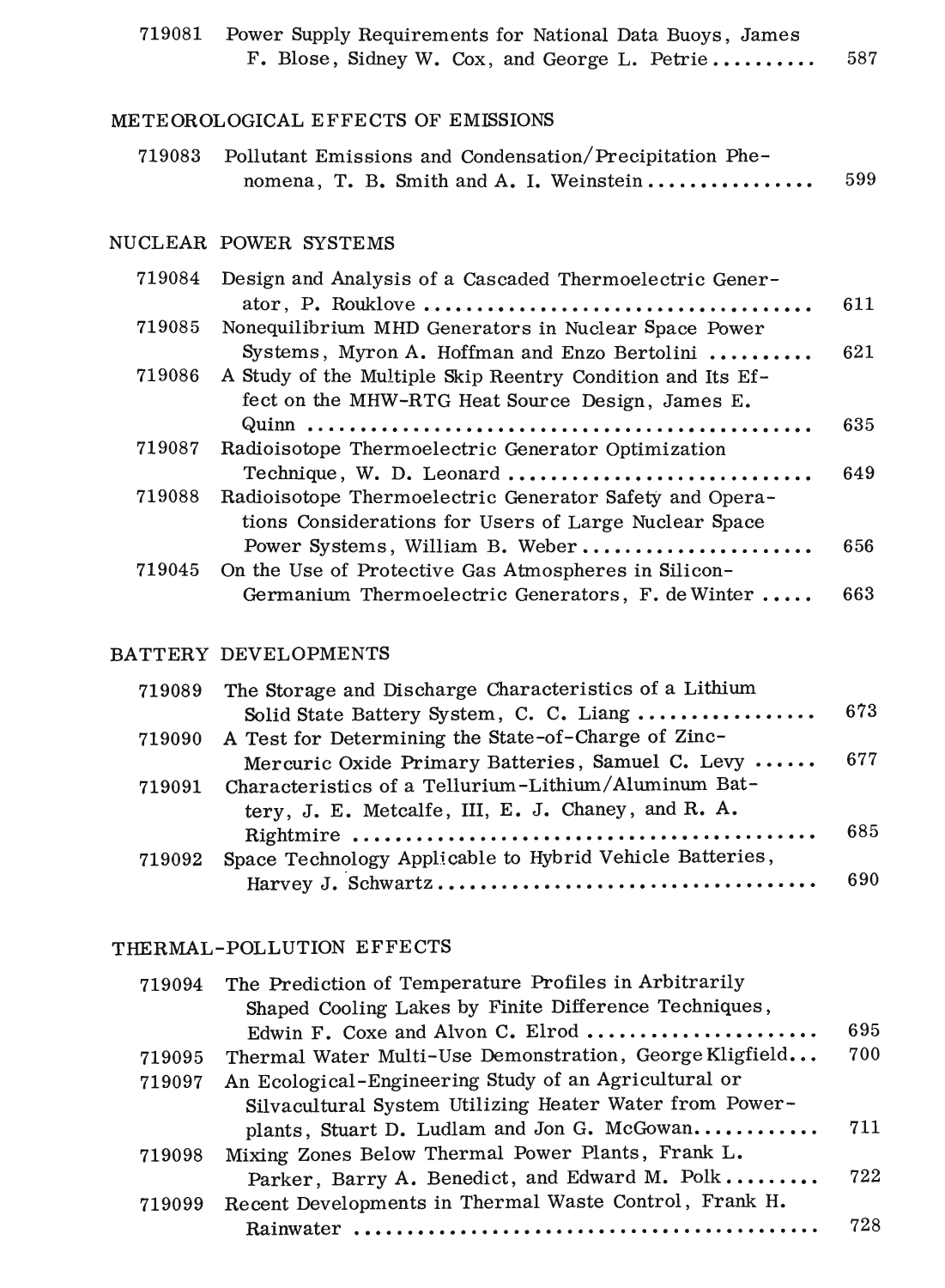# SMALL STATIONERY POWER SOURCES

| 719102 | High Power Density Thermoelectric Power Sources, T. L.            |     |
|--------|-------------------------------------------------------------------|-----|
|        |                                                                   | 731 |
| 719103 | Large Cobalt-60 Heat Source Program, J. W. Sadler and             |     |
|        |                                                                   | 741 |
| 719104 | Production and Properties of Refractory Forms of 60Co for         |     |
|        | Isotopic Power Applications, D. T. Rankin, P. K. Smith,           |     |
|        | P. E. McBeath, W. R. Kanne, Jr., W. R. McDonnell,                 |     |
|        |                                                                   | 751 |
| 719105 | Chemical and Thermal Laser Considered as an Energy Con-           |     |
|        | version System, A. G. Hammitt                                     | 761 |
| 719106 | Small Boiling Organic Reactor Power Plant, Carl M.                |     |
|        |                                                                   | 768 |
| 719107 | Scaling Laws for Fuel Capsules Subjected to Blast, Impact,        |     |
|        | and Thermal Loading, Thomas A. Duffey                             | 775 |
| 719108 | Demonstration Test of 90-Watt <sup>60</sup> Co-Fueled Thermoelec- |     |
|        | tric Generator, V. Whatley, C. P. Ross, P. E.                     |     |
|        | McBeath, G. H. Parker, P. J. Chasko, and P. O.                    |     |
|        |                                                                   | 787 |
| 719109 | A Free Piston Brayton Engine for Low Power,                       |     |
|        |                                                                   | 793 |
|        |                                                                   |     |

#### CLOSED CYCLE ENGINES

| Power, R. E. Engdahl and E. S. Tillman $\ldots \ldots \ldots \ldots$ | 802                                                        |
|----------------------------------------------------------------------|------------------------------------------------------------|
| 719111 The Thermal Performance of Fluids in a Rankine Cycle          |                                                            |
| Power Plant for Automotive Applications, H. L.                       |                                                            |
|                                                                      | 813                                                        |
| 719112 Low-Pollution Closed Brayton Cycle Engine, A. Pietsch         |                                                            |
|                                                                      | 824                                                        |
|                                                                      | 719110 A Compact Supercritical Steam Engine for Automotive |

# POWER SYSTEMS FOR ADVANCED MISSIONS

| 719113 The Viking Lander Power System, R. D. Smith, D. R.      |     |
|----------------------------------------------------------------|-----|
|                                                                |     |
| 719114 Solar Array Technology for Lunar Surface Applications,  |     |
| J. E. Boretz and J. L. Miller                                  | 837 |
| 719115 Integration of Solar Array and Power Conditioning Elec- |     |
|                                                                | 850 |
| 719116 Design and Flight Results of a Solar Array/Silver Zinc  |     |
| Battery Power System, Gordon A. D. Shaw  869                   |     |
|                                                                |     |

# SPACE POWER TECHNOLOGY

| 719117 FEP Covers for Silicon Solar Cells, A. F. Forestieri, S. A. |       |
|--------------------------------------------------------------------|-------|
| Greenberg, M. McCargo, and W. L. Palmer                            | - 881 |
| 719118 Analysis of Effects of Shadowed and Open Solar Cells on     |       |
| Orbital Workshop Solar Cell Array Performance, P. L.               |       |
|                                                                    | 889   |
| 719119 Long-Term Tests of Copper Sulfide-Cadmium Sulfide           |       |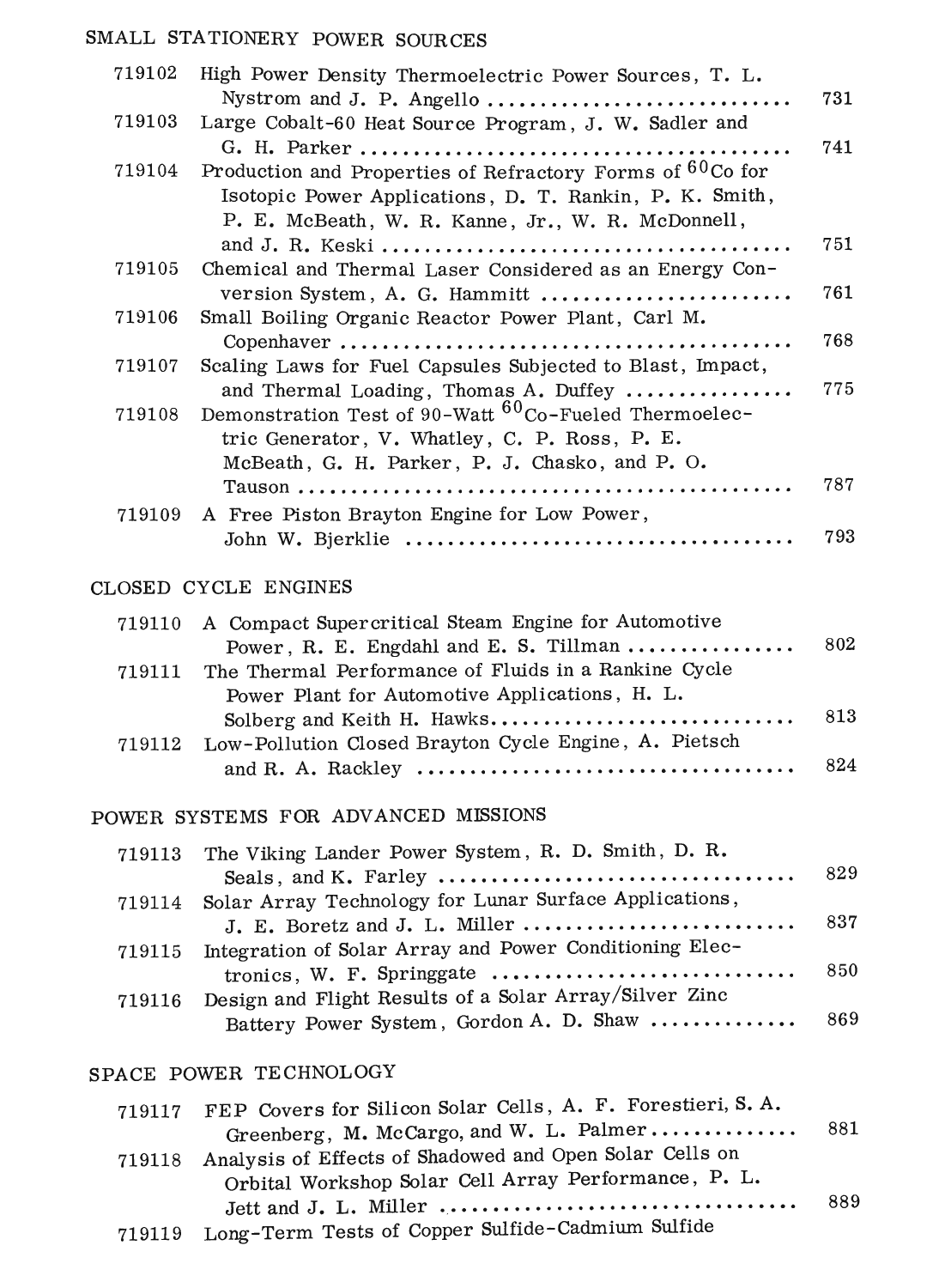|        | Thin-Film Solar Cells under Simulated Orbital Condi-   |     |
|--------|--------------------------------------------------------|-----|
|        | tions, J. J. Smithrick and D. R. Clarke                | 901 |
| 719120 | Analysis of the Single-Cell Concept for a Rechargeable |     |
|        | $H_2-O_2$ Fuel Cell, J. D. Dunlop, G. Van Ommering,    |     |
|        |                                                        | 906 |
| 719122 | Radioisotopes-Famine or Feast-A Review of Availabil-   |     |
|        | ity, James C. Graf and Paul E. Brown                   | 918 |
| 719123 | Thermionic Reactor Technology-An Overview, D. S. Beard | 933 |
| 719124 | Thermionic Reactor Development, J. W. Holland, C.      |     |
|        | Fisher, A. J. Gietzen, W. G. Homeyer, and L. W.        |     |
|        |                                                        | 939 |
| 719125 | Performance of the Thermoelectric Converter for the    |     |
|        | Zirconium Hydride Reactor Space Power Supply, P. E.    |     |
|        | McCourt, D. R. Roberts, and R. A. Du Val               | 948 |
| 719126 | Diagnostic Analysis Techniques for Use on Thermoelec-  |     |
|        | tric Elements, John J. Mueller and Philip E. Eggers    | 956 |
| 719127 | Oxygen-Enhanced Sublimation of p-Type PbTe Thermo-     |     |
|        | electric Materials, Philip E. Eggers and John J.       |     |
|        |                                                        | 963 |
| 719128 | Testing and Performance Simulation of an Air-Cooled    |     |
|        | Thermoelectric Module, D. V. Merrifield and            |     |
|        |                                                        | 970 |
| 719129 | Long-Term Performance of Lead Telluride Thermoelec-    |     |
|        | tric Generators, J. O. Knudson                         | 979 |

### POWER SYSTEM COMPUTER SIMULATION

| 719131 Maximizing the Usable Energy from a Spacecraft Power     |     |
|-----------------------------------------------------------------|-----|
|                                                                 | 985 |
| 719132 Analysis of Solar Array/Battery Lock-Up by Computer      |     |
| Simulation of Electric Power System Performance, Mel            |     |
|                                                                 | 995 |
| 719133 Reliability Modeling of a Long-Life Radioisotope Thermo- |     |
| electric Generator, George B. Bradshaw and Frank D.             |     |
|                                                                 |     |
|                                                                 |     |

# STIRLING ENGINES

| 719134 The NO-Content in the Exhaust Gases of a Stirling Engine, |  |
|------------------------------------------------------------------|--|
|                                                                  |  |

# NOISE POLLUTION

|        | 719136 Some Effects of Noise on Man, Charles W. Nixon  1024        |  |
|--------|--------------------------------------------------------------------|--|
| 719137 |                                                                    |  |
|        | 719138 Power Balance and Statistical Energy Analysis,              |  |
|        |                                                                    |  |
|        | 719139 The Design of Exhaust Mufflers Using Linearized Theoret-    |  |
|        | ical Models, Robin J. Alfredson  1048                              |  |
|        | 719140 Transportation: Mobile Noise Sources, William H. Close 1053 |  |
|        |                                                                    |  |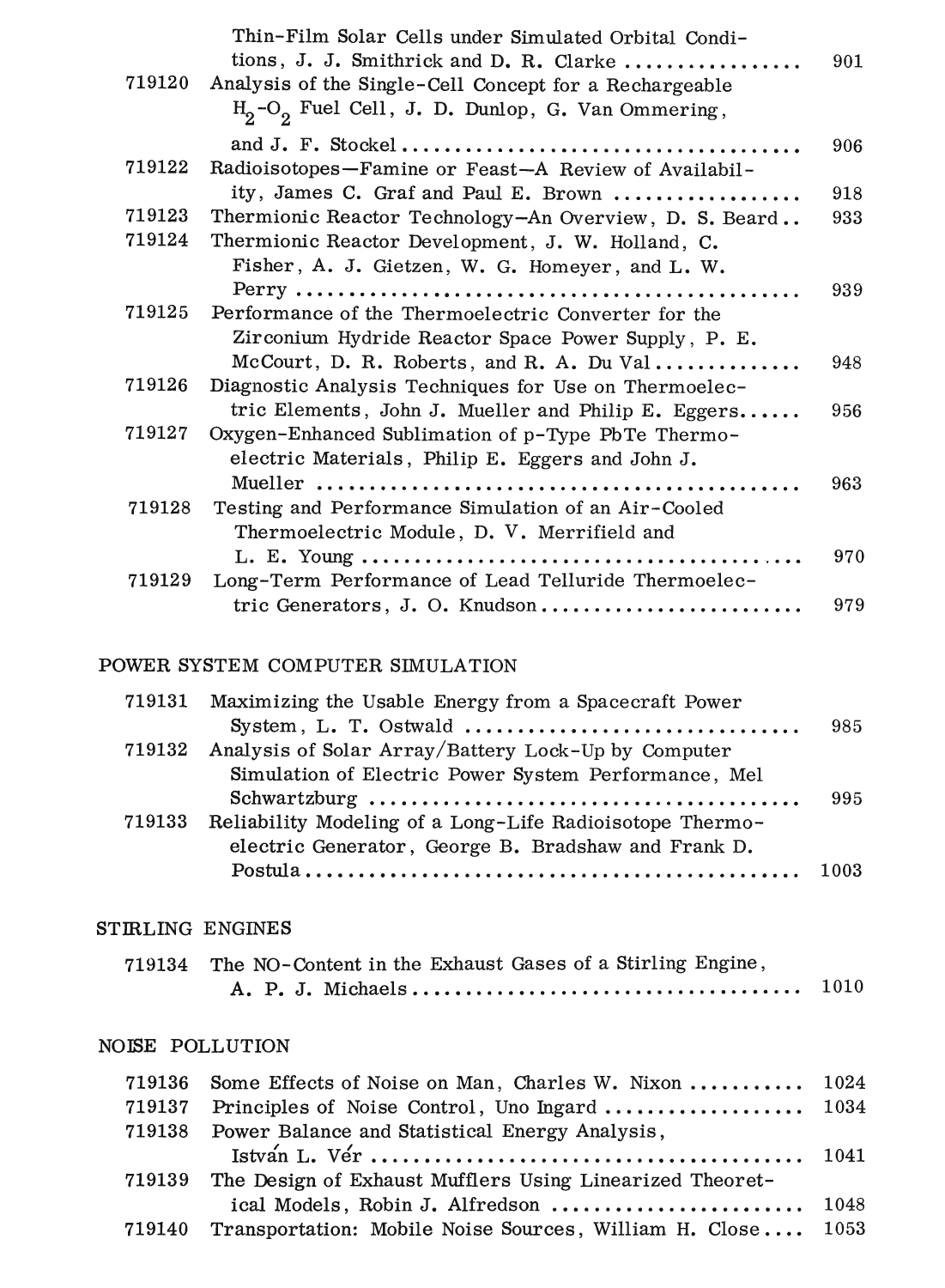# ADVANCES IN FUSION POWERPLANTS

| 719143 | An Assessment of Some Materials Problems for Fusion                      |      |
|--------|--------------------------------------------------------------------------|------|
|        | Reactors, J. E. Draley, B. R. T. Frost, D. M. Gruen,                     |      |
|        | M. Kaminsky, and V. A. Maroni                                            | 1065 |
| 719144 | Mirror Reactors and the Direct Conversion of Plasma                      |      |
|        | Energy to Electrical Form, R. W. Werner and J. D. Lee                    | 1076 |
| 719145 | Energy Storage and Switching with Superconductors as a                   |      |
|        | Power Source for Magnetic Fields in Pulsed Thermo-                       |      |
|        | nuclear Experiments and Reactors, H. L. Laquer,                          |      |
|        | $F. L. Ribe, and D. M. Weldon \ldots \ldots \ldots \ldots \ldots \ldots$ | 1089 |
| 719146 | Magnetic Field Effects in Fusion Reactor Blankets,                       |      |
|        | Myron A. Hoffman and Gustav A. Carlson                                   | 1096 |
| 719147 | The Economics of Toroidal Fusion Reactors, R.                            |      |
|        | Carruthers and R. Hancox                                                 | 1109 |
|        |                                                                          |      |
|        | HEAT-ENGINE HYBRID AUTOMOTIVE POWERPLANTS                                |      |
| 719148 |                                                                          |      |
|        | Potential Applications for the Superflywheel, David W.                   | 1118 |
| 719149 | Flywheel and Flywheel/Heat Engine Hybrid Propulsion                      |      |
|        | Systems for Low-Emission Vehicles, G. L. Dugger,                         |      |
|        | A. Brandt, J. F. George, and L. L. Perini                                | 1126 |
| 719150 | Design and Testing of High Energy Density Flywheels for                  |      |
|        | Application to Flywheel/Heat Engine Hybrid Vehicle                       |      |
|        | Drives, Louis J. Lawson and Karl H. Hellman                              | 1142 |
| 719151 | An Evaluation of Hybrid Heat Engine/Electric Systems                     |      |
|        | for Low Exhaust Emission Potential in Automotive                         |      |
|        |                                                                          |      |

# RTG TEST AND FLIGHT RESULTS

| 719152 Orbital Performance of the SNAP-19 Radioisotope Thermo-                                          |      |
|---------------------------------------------------------------------------------------------------------|------|
| electric Generator Experiment, Arthur W. Fihelly and                                                    |      |
|                                                                                                         | 1163 |
| 719153 The Long Term Behavior of SNAP-19 Generators which                                               |      |
| Use the TAGS Thermoelectric Material, G. Stapfer                                                        |      |
|                                                                                                         | 1184 |
| 719154 SNAP 19 Radioisotope Thermoelectric Generator Thermal/                                           |      |
| Electrical Integration with the Viking Mars Lander,                                                     |      |
|                                                                                                         |      |
| 719155 SNAP 19 High Performance Generator (HPG) Development                                             |      |
| for Advanced Space Missions, S. T. Christenbury and                                                     |      |
| $P. J. Dick \ldots \ldots \ldots \ldots \ldots \ldots \ldots \ldots \ldots \ldots \ldots \ldots \ldots$ | 1200 |
|                                                                                                         |      |

Applications, D. E. Lapedes and J. Meltzer ............ 1151

 $\sim$ 

# ADVANCES IN FOSSIL-FUEL POWERPLANTS

| 719157 Environmental Aspects of MHD Power Generation, D.             |  |
|----------------------------------------------------------------------|--|
| Bienstock, R. J. Demski, and J. J. Demeter $1210$                    |  |
| 719158 A Dry Cooling System for Steam Power Plants, Ronald           |  |
| E. Holmes and Samuel J. Basham, Jr. $\dots\dots\dots\dots\dots$ 1218 |  |
|                                                                      |  |